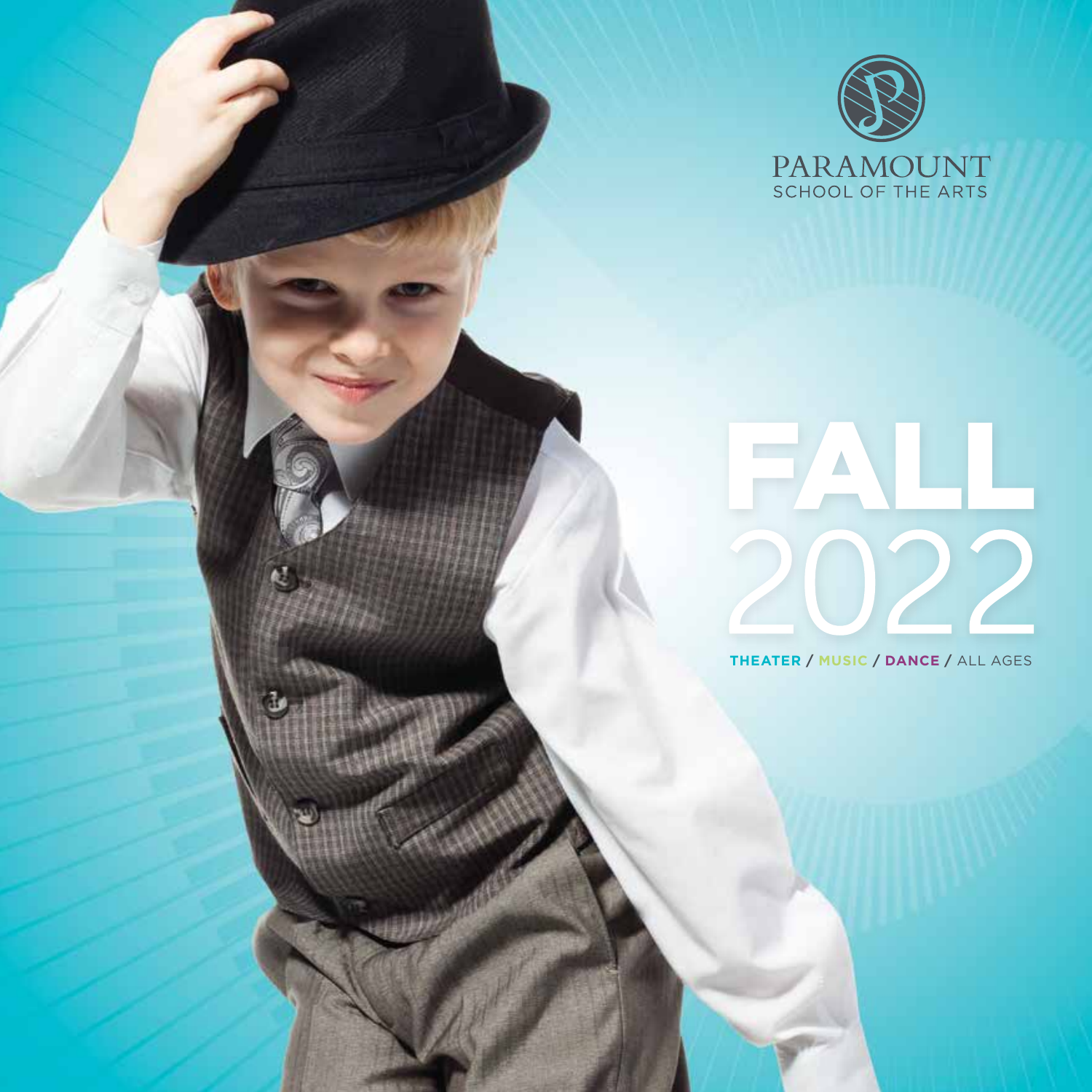





#### **WELCOME PSA STUDENTS AND FAMILIES,**

We are so excited work with you this fall! We have added over 15 new class options ranging from Messy Movers, Creative Keys, and a fall performance opportunity class: Student Production. Don't worry we are also bringing back community favorites like Broadway Bound, Adult Acting, and Group Vocal Studio!

We design all of our programming with smaller class sizes to ensure that students receive personalized instruction from our teaching artists. Whether you want to brush up on your skills or explore through a new artistic lens, PSA has something for you!

Don't forget to stay up to date with all workshops that will be added throughout the semester. We are committed to bringing our talented actors and creatives to our students.

We can't wait to see what you create at PSA this fall!

**BIG HUGS,** Team PSA

**JESSICA DUPLESSIS** Director of Education & Community Engagement

**FIND US** 20 South Stolp Avenue Downtown Aurora, Illinois

**CONTACT US** 630.896.6810 school@paramountarts.com

# **SCHOLARSHIPS**

# **AVAILABLE!**

Paramount School of the Arts is proud to offer scholarship assistance to families. Visit ParamountSchool.com to learn more.



#### **FOLLOW US:**



Facebook **Paramount School of the Arts**



Instagram **@PSAaurora**



Twitter **@PSAaurora**



YouTube **Paramount Theatre Aurora**

"My daughter and I love it here! Great teachers, great staff, and just overall amazing experience!" — Tamara Harris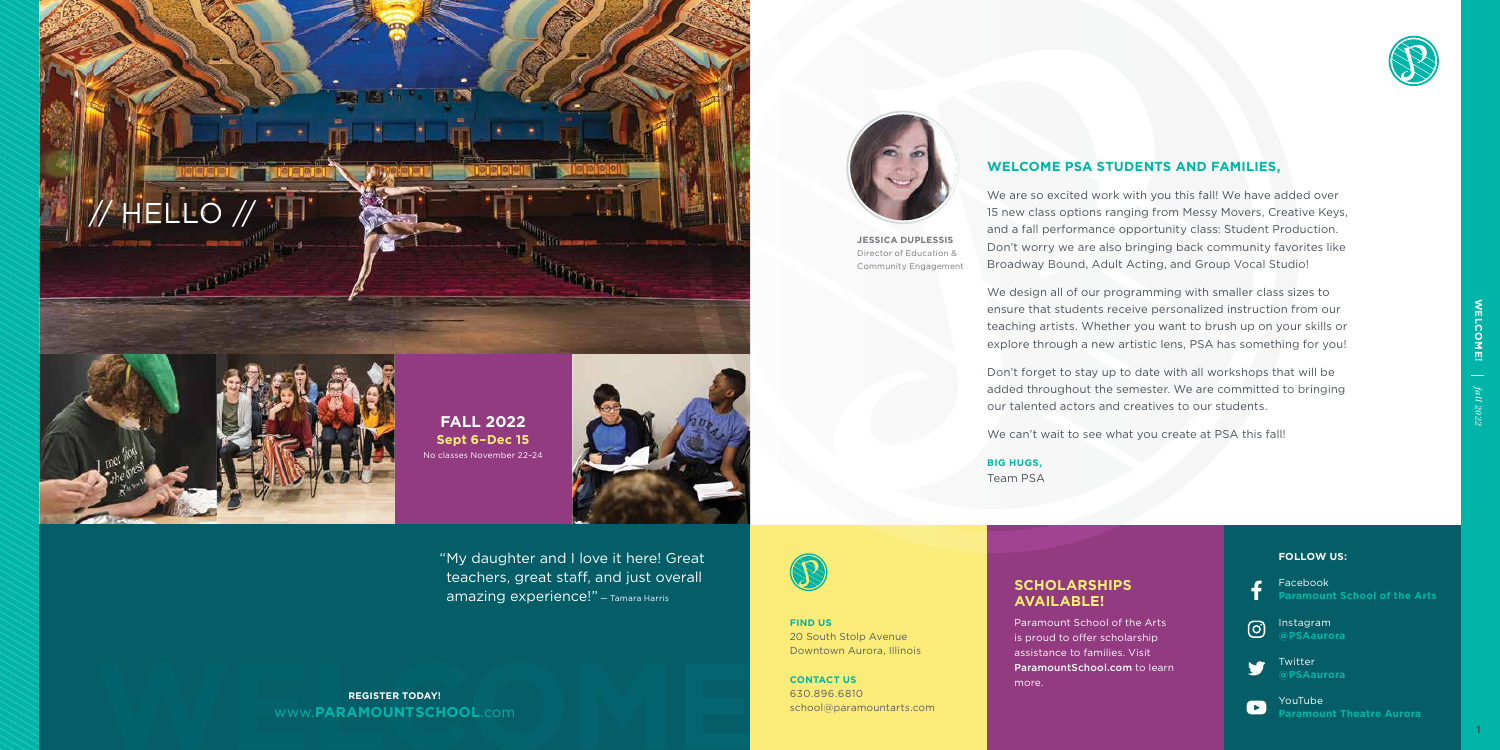#### [TEEN IMPROV](https://go.asapconnected.com/?org=5128#EventID=2126541)

| Ages 13-18 W Sep 7-Dec 14 7-8p                             |  | \$200 |  |
|------------------------------------------------------------|--|-------|--|
| Students will continue their exploration of improvisation  |  |       |  |
| theater, begin writing their own scenes, and enjoy the art |  |       |  |
| of always saying "yes and". 14 weeks                       |  |       |  |
| *Suggested yearlong enrollment                             |  |       |  |
|                                                            |  |       |  |

#### [BEGINNING ACTING](https://go.asapconnected.com/?org=5128#EventID=2126954)

|                                | Ages 9-12 M Sep 12-Dec 12 5-6p                              | \$200 |  |
|--------------------------------|-------------------------------------------------------------|-------|--|
|                                | Explore the early fundamentals of acting skills and         |       |  |
|                                | techniques. Students will enjoy learning about scene work   |       |  |
|                                | as well as monologue choice and execution. 14 weeks.        |       |  |
|                                | *Suggested yearlong enrollment                              |       |  |
|                                |                                                             |       |  |
|                                | <b>INTERMEDIATE ACTING</b>                                  |       |  |
|                                | Th Sep $8$ -Dec $15$ 6-7p                                   | \$200 |  |
|                                | This course further develops acting techniques and skills,  |       |  |
|                                | and introduces voice and speech work. This is a great class |       |  |
| Ages 13+<br>programs. 14 weeks | to prepare students for our Acting Institute or our YTC/MTI |       |  |

#### [ADVANCED ACTING](https://go.asapconnected.com/?org=5128#EventID=2128625)

| Ages 14+                   | Th | Sep 8-Dec 15                                               | 7-8p | \$200 |  |
|----------------------------|----|------------------------------------------------------------|------|-------|--|
|                            |    | Advanced Acting is for students who have taken our         |      |       |  |
|                            |    | Intermediate Acting class. This class continues to explore |      |       |  |
|                            |    | acting techniques and skills and introduces text analysis  |      |       |  |
|                            |    | work to prepare students for our Acting Institute or our   |      |       |  |
| YTC/MTI programs. 14 weeks |    |                                                            |      |       |  |
|                            |    | *Suggested yearlong enrollment                             |      |       |  |

Kids Take the Stage is the perfect class to learn basic acting and theater skills, including stage directions, scene creation and more. This fall, students will focus on bringing stories life through memorizing lines, learning stage blocking, and performance techniques. 10 Weeks

#### [BROADWAY BOUND](https://go.asapconnected.com/?org=5128#EventID=2126461)

#### [CREATIVE DRAMATICS A](https://go.asapconnected.com/?org=5128#EventID=2128052) HEROES & VILLAINS

| <b>KIDS IMPROV</b>                                        |          |                                                             |      | Ages 9-12 Th Sep 8-Nov 10 6-7:30p \$250             |                       |                                                         |                         |
|-----------------------------------------------------------|----------|-------------------------------------------------------------|------|-----------------------------------------------------|-----------------------|---------------------------------------------------------|-------------------------|
| Ages 9-12                                                 | <b>W</b> | Sep 7-Dec 14                                                | 6-7p | \$200                                               |                       | Broadway Bound is our preparatory class for our YTC     |                         |
|                                                           |          | Kids improv is a great place for new young actors to begin! |      |                                                     |                       | program. This class explores acting, dance, and singing |                         |
| Students learn the art of improvisation acting, including |          |                                                             |      | through the study of musical theater scene work and |                       |                                                         |                         |
|                                                           |          | games, skills, and scene creation. 14 weeks                 |      |                                                     | development. 10 Weeks |                                                         |                         |
|                                                           |          |                                                             |      |                                                     |                       |                                                         | www.PARAMOUNTSCHOOL.com |

Ages 5 – 6 T Sep 6 –Nov 8 5 –5:30p \$125 Developed for our younger students, Creative Dramatics incorporates play and exploration through movement, song, and storytelling. This fall students will focus on the paradigm of storytelling featuring and creating their own heroes and villains. 10 Weeks

#### [KIDS TAKE THE STAGE A](https://go.asapconnected.com/?org=5128#EventID=2128061) BRINGING STORIES TO LIFE

| Ages 7-9 |  | Sep 6-Nov 8 5:30-6:30p \$175 |  |
|----------|--|------------------------------|--|
|          |  |                              |  |

#### [STUDENT PRODUCTION](https://go.asapconnected.com/?org=5128#EventID=2128182)

| Grades 6-12 T Sep 6-Dec 13 7-9p \$300 |  |  |
|---------------------------------------|--|--|
|---------------------------------------|--|--|

NEW THIS FALL! Our students will choose, cast, direct, design, construct, and perform a one act performance in our very own McKee Theatre. Students will be mentored by a member of our PSA faculty but will be in charge of this production from start to finish. 14 Weeks

## [INTRO TO SCENE WRITING](https://go.asapconnected.com/?org=5128#EventID=2128182)

| Ages 12+                                                | w | Sep 7-Dec 14 6-7:30p \$250                              |  |  |  |  |
|---------------------------------------------------------|---|---------------------------------------------------------|--|--|--|--|
| NEW THIS FALL! Sharpen your understanding of scene      |   |                                                         |  |  |  |  |
| writing techniques in our Intro to Scene Writing class. |   |                                                         |  |  |  |  |
| Dive into your imagination and put your experiences and |   |                                                         |  |  |  |  |
|                                                         |   | creations to the page while working together to develop |  |  |  |  |

your writing into workable scenes. 14 Weeks



*act up*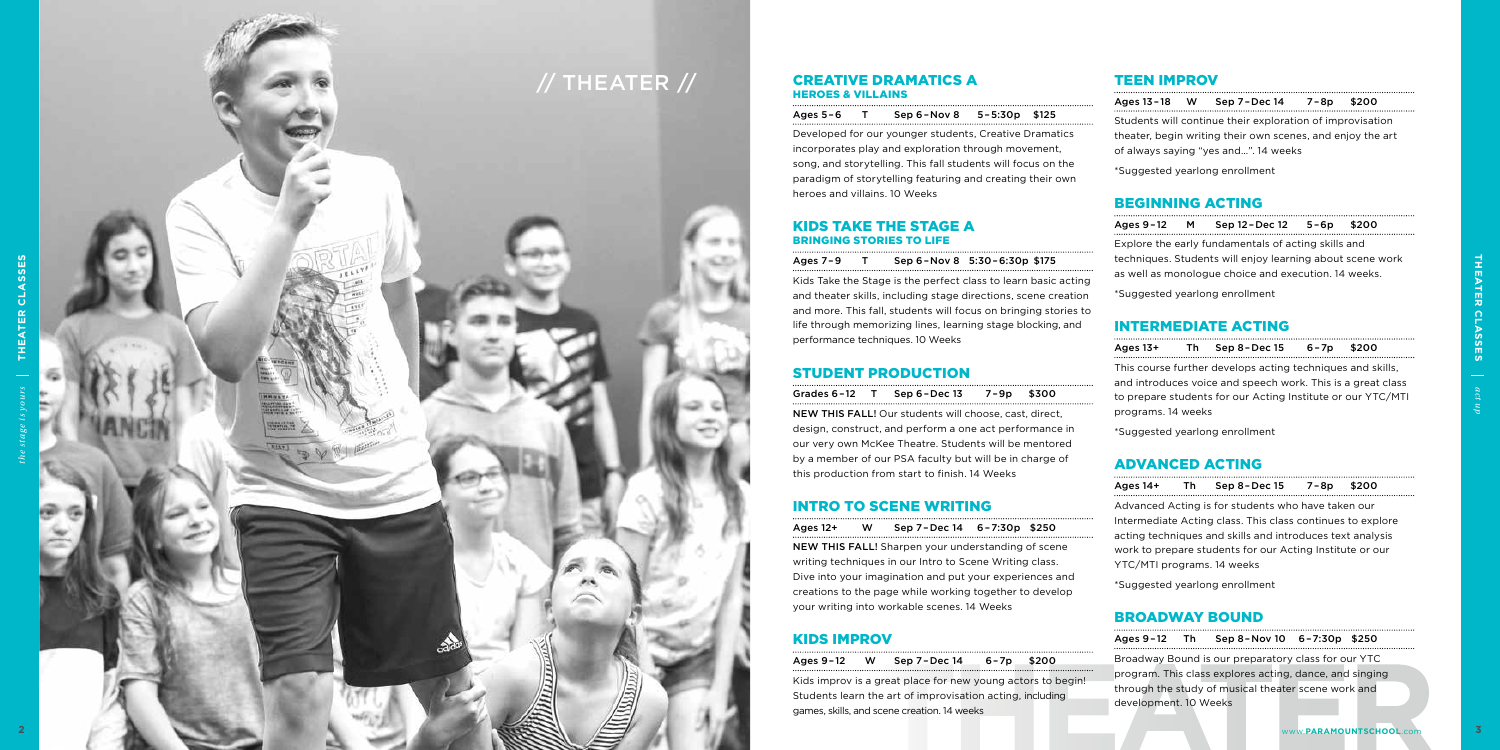#### [MESSY MOVERS](https://go.asapconnected.com/?org=5128#EventID=2126521)

#### Ages 3 – 4 M Sep 12 –Nov 14 5 –5:30p \$125

NEW THIS FALL! This is the perfect class for your little one to get their wiggles and scribbles out! Our Messy Movers will spend time creating together through movement and art-focused lessons. The perfect way to kick off your student's love for the arts. 10 Weeks

#### [LITTLE LEAPERS](https://go.asapconnected.com/?org=5128#EventID=2126927)

Ballet and Jazz Technique Year 1 is for dancers looking to explore ballet and jazz technique, and for our YTC Year 1 company members. This class is for students who have never taken formal dance training before, or who have had a break in the dance training and are looking to get back into weekly dance classes. 14 weeks Students will explore aspect<br>storytelling through movem<br>class to introduce your child<br>dance. 10 Weeks<br>**BALLET & JAZZ TE**<br>Grades 6-8 M Sep 12<br>Ballet and Jazz Technique Y<br>explore ballet and jazz technique Y<br>explore ballet an

Ages 5 –7 T Sep 6 –Nov 8 4:45 –5:15p \$125

Students will explore aspects like skipping, turning, storytelling through movement, and of course, leaping throughout their 30-minute dance class. This is the perfect class to introduce your child to the fun and physicality of dance. 10 Weeks

#### [BALLET & JAZZ TECHNIQUE](https://go.asapconnected.com/?org=5128#EventID=2128039) YEAR 1

Grades 6-8 M Sep 12-Dec 12 6-7:30p \$250

\*Yearlong Commitment for YTC Year 1

#### [BALLET & JAZZ TECHNIQUE](https://go.asapconnected.com/?org=5128#EventID=2128041) YFAR 2

Grades 6-8 M Sept 12-Dec 12 6-7:30p \$250

Ballet and Jazz Technique Year 2 is for dancers who have taken dance technique classes before and are looking at continuing to expand their technical knowledge and experience, as well as begin to explore new skills and tricks. This class is also for YTC Year 2 company members. 14 weeks

\*Yearlong commitment for YTC Year 2

| Sep 7-Dec 14<br>Grades 9-12<br>W<br>7:30-9p<br>\$250         | This is the perfect class for those looking to create or<br>improve their tap talent. Join us to brush up on old tap |
|--------------------------------------------------------------|----------------------------------------------------------------------------------------------------------------------|
| Dance Technique is for students looking to work on dance     | skills, or gather with friends to explore tap for the first till                                                     |
| technique styles including ballet, jazz, and tap. This class | 14 Weeks                                                                                                             |
| is also for our MTI year 1 students. This class will meet    |                                                                                                                      |
| each student where they are, introducing new skills and      |                                                                                                                      |
| techniques each week that can be put to use in other dance   |                                                                                                                      |
| classes, 14 weeks                                            |                                                                                                                      |
| *Yearlong commitment for MTI Year 1                          |                                                                                                                      |
|                                                              |                                                                                                                      |
|                                                              |                                                                                                                      |
|                                                              |                                                                                                                      |

#### [DANCE CONDITIONING & CHOREOGRAPHY](https://go.asapconnected.com/?org=5128#EventID=2128045)

| Grades 6-8 M Sep 12-Dec 12 7:30-9p \$250 |  |  |  |
|------------------------------------------|--|--|--|
|------------------------------------------|--|--|--|

Dance Conditioning and Choreography is for dancers who want to work on conditioning that will improve their strength, stamina and flexibility. This class is also for our YTC Year 3 company members. Students will learn new choreography in many different styles of dance as well as explore student choreography techniques. 14 weeks

> Grades 9-12 W Sep 7-Dec 14 6-7:30p \$250 Speed Choreography is for dancers who wish to sharpen their ability to learn choreography quickly and for our MTI Year 3 company members. This class will teach a variety of styles of choreography each week as well as incorporate mock dance calls to prepare our students for auditions as well as choreography learning during productions. 14 weeks.

\*Yearlong commitment for YTC Year 3

#### [INTRO TO CHOREOGRAPHY CREATION](https://go.asapconnected.com/?org=5128#EventID=2128047)

| Ages 14+                                                   |  | Sep 6-Dec 13                                                | $6 - 7:30p$ | \$250 |  |
|------------------------------------------------------------|--|-------------------------------------------------------------|-------------|-------|--|
|                                                            |  | NEW THIS FALL! Artists will journey through inspiring and   |             |       |  |
| engaging choreography creation techniques culminating in a |  |                                                             |             |       |  |
|                                                            |  | student performance in our very own Mckee Theatre. 14 weeks |             |       |  |

Grades 9-12 W Sep 7-Dec 14 6-7:30p \$250 NEW THIS FALL! Our Injury Prevention & Dance Styles is focused on somatic movement for the dancer, actor, and musician with a focus on preventing injuries while in movement. Students will explore many different dance styles such as jazz, funk, hip hop, contemporary, and more. This class is open for all students grades 9 and up. 14 weeks

#### [BEGINNING DANCE TECHNIQUE](https://go.asapconnected.com/?org=5128#EventID=2128050)

| Ages 7-11                                                   | $\mathbf{T}$ | Sep $6$ - Dec $13$                                             | $5:15 - 6p$ | \$175 |  |
|-------------------------------------------------------------|--------------|----------------------------------------------------------------|-------------|-------|--|
| Dancers will learn new vocabulary and skills in each class, |              |                                                                |             |       |  |
|                                                             |              | transferring those skills into choreographed routines to share |             |       |  |

**DANCE DANCE CLASSES CLASSES** *dance to your own beat*

with family members throughout the semester. 14 weeks

[JUNIOR HIP HOP](https://go.asapconnected.com/?org=5128#EventID=2126577)

| Ages 9-12 | <b>W</b> | Sep 7-Dec 14                | 5-6p | \$200 |  |
|-----------|----------|-----------------------------|------|-------|--|
|           |          | AI III I CILICATO CARA CILI |      |       |  |

A beginning hip hop class for students ages 9-12. Explore the roots of hip hop dance both in technical style and history of the dance movement. 14 weeks

#### [DANCE TECHNIQUE](https://go.asapconnected.com/?org=5128#EventID=2126576)

#### [MUSICAL THEATER DANCE](https://go.asapconnected.com/?org=5128#EventID=2126576)

Grades 9 –12 W Sep 7 –Dec 14 7:30 –9p \$250 Musical Theater Dance is for dancers who want to learn choreography from different musicals and choreographers, as well as studying the history of musical theater classics. This class is also for our MTI Year 2 students. 14 Weeks

\*Yearlong commitment for MTI Year 2 students.

#### [SPEED CHOREOGRAPHY](https://go.asapconnected.com/?org=5128#EventID=2126570)

\*Yearlong commitment for MTI Year 3

#### [INJURY PREVENTION & DANCE STYLES](https://go.asapconnected.com/?org=5128#EventID=2126955)

#### [TEEN TAP](https://go.asapconnected.com/?org=5128#EventID=2126486)

| Ages 13-18 | Sep 8-Dec 15 | 7-8p | \$200 |
|------------|--------------|------|-------|
|            |              |      |       |

This is the perfect class for those looking to create or improve their tap talent. Join us to brush up on old tap skills, or gather with friends to explore tap for the first time. 14 Weeks

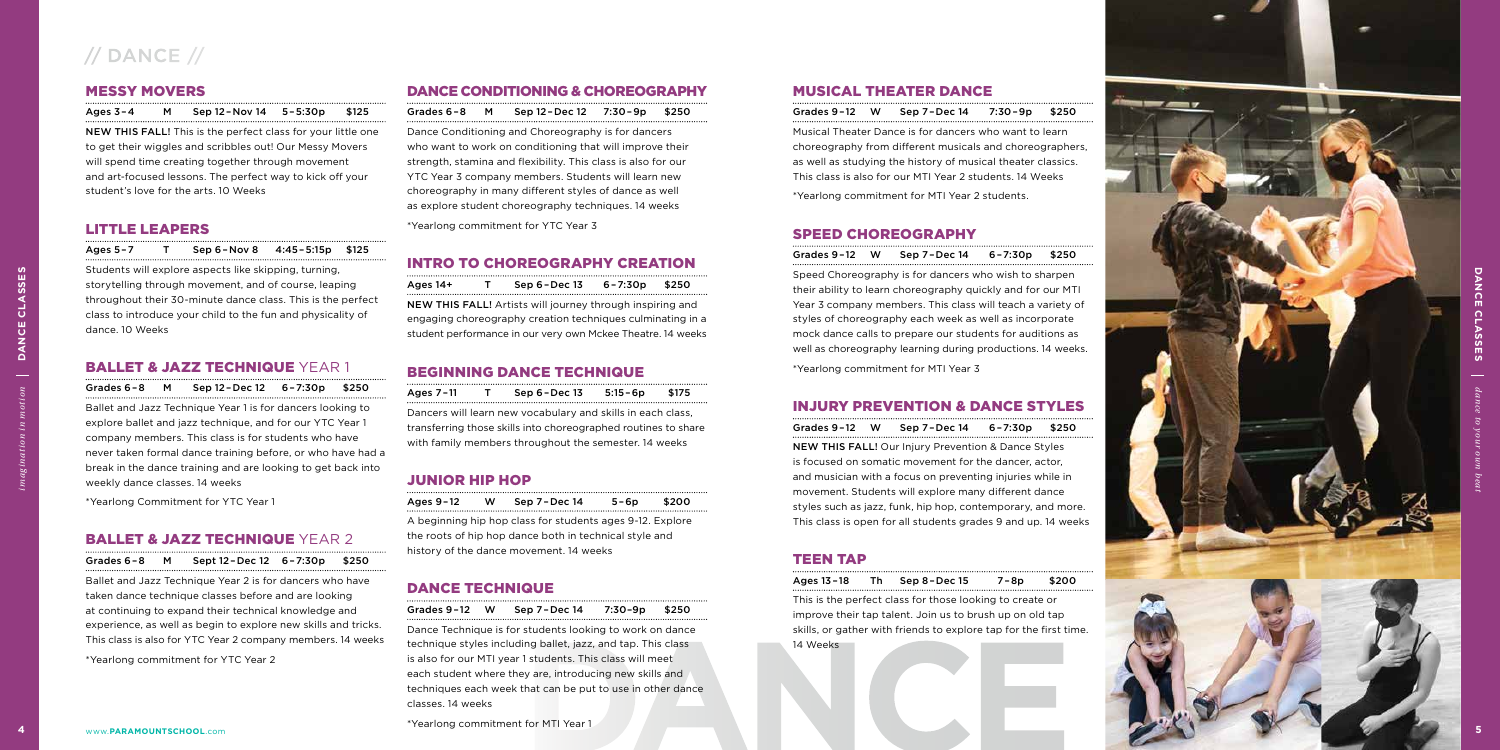**Musical Theater Institute (MTI)** focused on musical theater training in acting, singing, and dancing for high school students.

**Paramount Dance Project (PDP)** a dance company for high school students looking to continue their growth on their technical skills and repertoire as well as develop their skills as young artists and choreographers.

**Acting Institute (AI)** an acting focused program for students in high school that prepares students for stage and film acting.

**Youth Theater Conservatory (YTC)** focused on musical theater training in acting, singing, and dancing for middle school students. This program is the preparatory program for students interested in continuing on to our MTI program.

## // AUDITION-BASED PROGRAMMING //

#### **AUDITION DATES:** AUGUST 12 & 13

Students in our Audition-Based Programming receive various performance opportunities, free tickets to Paramount Broadway Series shows, free talk-back discussions with actors after select Paramount shows, discounts on private voice lessons, free select workshops, professional headshots, and discounts on all Paramount School merchandise. You're getting the best training at the best value.

#### **AUDITION-BASED PROGRAMMING**

Paramount School of the Arts provides yearlong (September–May) intensive training programs for students in grades 6–12. Auditions are held in August for program acceptance and placement. If you are interested in taking your training in musical theater, acting, or dance to the next level, Paramount School of the Arts has the programs for you.

*take flight*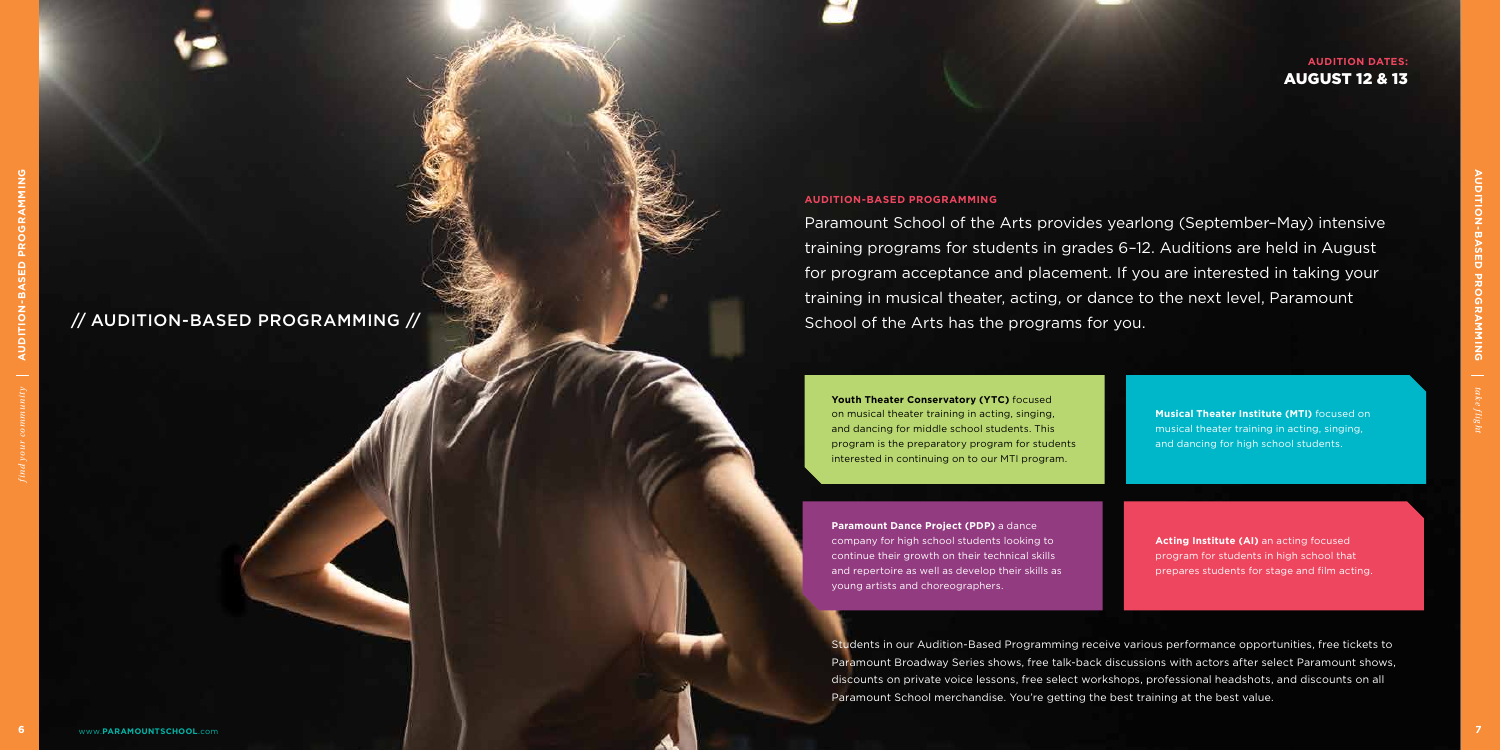#### [INTRO TO MUSIC THEORY](https://go.asapconnected.com/?org=5128#EventID=2128176)

| Grades 6-8 | Sep $6$ – Dec $13$                                    | 6-7p | \$200 |
|------------|-------------------------------------------------------|------|-------|
|            | This group vocal class is for middle school students, |      |       |

providing the foundations for vocal technique and song preparation for both solo and ensemble singing. 14 weeks

#### [INTRO TO SONG WRITING](https://go.asapconnected.com/?org=5128#EventID=2126555)

| Ages 12+ | W. | Sep 7-Dec 14 7-8:30p                                          | \$250 |
|----------|----|---------------------------------------------------------------|-------|
|          |    | <b>NEW THIS FALL!</b> Are you a budding lyricist? Do you have |       |
|          |    | a musical theatre score inside ready to break out? Intro to   |       |
|          |    | Song Writing will give students techniques and skills that    |       |
|          |    | will assist them in crafting their songs into workable pieces |       |
|          |    | of music. This course will focus on lyric writing with the    |       |

addition of chord preparation and song structure. 14 Weeks

#### [BEGINNING PIANO](https://go.asapconnected.com/?org=5128#EventID=2126525)

| Ages 8-10 | Sep 8-Dec 15 |  |
|-----------|--------------|--|

6 \$200

Looking to learn piano for the first time? Explore the fundamentals of the piano including key placement and note reading. 14 weeks \*Suggested yearlong enrollment

| Ages 12+ | Sep $6$ - Dec $13$                                          | 7-8:30p | \$250 | Ages 10+                                                   | Τh | Sep 8 - Dec 15                                                 | $6 - 7$ | \$200 |
|----------|-------------------------------------------------------------|---------|-------|------------------------------------------------------------|----|----------------------------------------------------------------|---------|-------|
|          | <b>NEW THIS FALL!</b> Explore the fundamentals and concepts |         |       |                                                            |    | <b>NEW THIS FALL!</b> Students will apply their skills learned |         |       |
|          | that will assist in reading, analyzing, and creating music. |         |       |                                                            |    | in piano classes and dive into songwriting. They will learn    |         |       |
|          | 14 weeks *Suggested yearlong enrollment                     |         |       | proper notation of their creations and have a chance to    |    |                                                                |         |       |
|          |                                                             |         |       | perform their pieces at the end of year performance in our |    |                                                                |         |       |
|          | <b>GROUP VOCAL STUDIO MIDDLE SCHOOL</b>                     |         |       |                                                            |    | very own McKee Theater. This course will focus on score        |         |       |
|          |                                                             |         |       |                                                            |    | creation, structure, and preparation. 14 Weeks                 |         |       |



Work one-on-one with our teaching artists and professionals in a number of private lessons and individual coaching sessions. Paramount School of the Arts is fortunate to be able to offer a variety of private lessons including instrumental and vocal lessons, as well as coaching in theater and dance. Students can book a single 30-minute trial lesson, then set up weekly 30, 60, or 90-minute recurring lessons. Utilizing one of our spacious private classrooms, students receive the very best training in our safe and welcoming facilities. Visit our website to register today!

#### [CREATIVE KEYS](https://go.asapconnected.com/?org=5128#EventID=2126518)

#### [INTERMEDIATE PIANO](https://go.asapconnected.com/?org=5128#EventID=2126470)

| Ages 10–12 Th | Sep 8-Dec 15                                               | 7-8p | \$200 |
|---------------|------------------------------------------------------------|------|-------|
|               | Intermediate Piano is for students who have taken piano    |      |       |
|               | lessons before or Beginning Piano at PSA previously.       |      |       |
|               | This class will continue to dive into the fundamentals of  |      |       |
|               | piano, learning both as a group and individually. 14 weeks |      |       |
|               |                                                            |      |       |

## [GROUP VOCAL STUDIO](https://go.asapconnected.com/?org=5128#EventID=2126441) HIGH SCHOOL

| Grades 9-12                                             |  | Th Sep 8-Dec 15 8-9p                                |  | \$200 |  |  |  |
|---------------------------------------------------------|--|-----------------------------------------------------|--|-------|--|--|--|
|                                                         |  | This group vocal provides the foundations for vocal |  |       |  |  |  |
| technique as well as song preparation for both solo and |  |                                                     |  |       |  |  |  |
| ensemble singing. 14 weeks                              |  |                                                     |  |       |  |  |  |

#### **PRIVATE LESSONS // COACHING**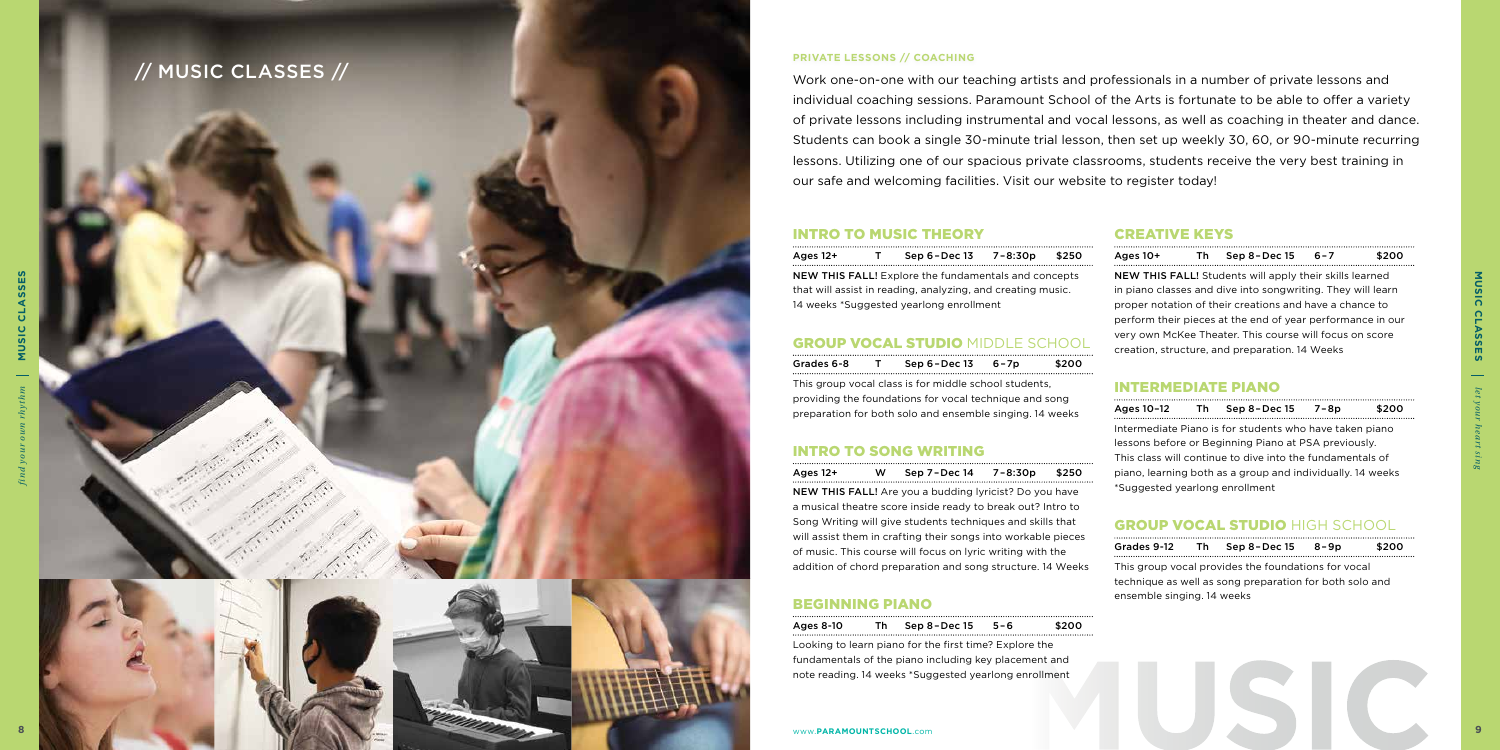#### [ADULT TAP 1](https://go.asapconnected.com/?org=5128#EventID=2126477)

#### [ADULT TAP 2](https://go.asapconnected.com/?org=5128#EventID=2126876)

| Ages 19+ M | Sep 12-Dec 12 7:30-8:30p \$200 |  |
|------------|--------------------------------|--|
|            |                                |  |

NEW THIS FALL! Are you an adult dancer looking to continue your tap journey further this fall? Geared toward students who have taken tap at PSA previously or the mo experienced tapper, you will love this interactive rhythm groove-focused class. 14 weeks

#### [ADULT BALLET & JAZZ](https://go.asapconnected.com/?org=5128#EventID=2128068)

| Ages 19+             | Sep 8-Dec 12                                                      | 8-9p | \$200 | Ages 19+                                                     | Sep $6$ - Dec $13$                                         | 7-8p | \$200 |
|----------------------|-------------------------------------------------------------------|------|-------|--------------------------------------------------------------|------------------------------------------------------------|------|-------|
|                      | <b>NEW THIS FALL!</b> This is the perfect class for those looking |      |       | <b>NEW THIS FALL!</b> Are you an adult who loves singing and |                                                            |      |       |
|                      | to create or improve their tap talent. Join us to brush up on     |      |       |                                                              | misses the comradery of singing with others? Adult Vocal   |      |       |
|                      | old tap skills, or gather with friends to explore tap for the     |      |       |                                                              | Studio is the class for you. Come together with friends as |      |       |
| first time, 14 Weeks |                                                                   |      |       |                                                              | you explore your voice, and work together as an ensemble   |      |       |
|                      |                                                                   |      |       |                                                              | in this fun weekly class. 14 Weeks                         |      |       |

# [ADULT ACTING](https://go.asapconnected.com/?org=5128#EventID=2128063)

| Ages 19+ | $Sep 6-Dec 13$                                                                                                                                                                              | 7-8:30p | \$250 | Ages 19+ | Th. | $Sep 8-Dec 15$                                                                                                                                                                   | 8-9p | \$200 |
|----------|---------------------------------------------------------------------------------------------------------------------------------------------------------------------------------------------|---------|-------|----------|-----|----------------------------------------------------------------------------------------------------------------------------------------------------------------------------------|------|-------|
|          | Adult Acting is a class for adults looking to explore acting<br>techniques in scene work, monologues, and more. Brush up<br>old skills or dive into acting fundamentals for the first time. |         |       |          |     | Adult improv is for our adult students looking to explore<br>improvisation through acting. Work together on games<br>and techniques that you can use in scene work and creation. |      |       |
| 14 weeks |                                                                                                                                                                                             |         |       | 14 Weeks |     |                                                                                                                                                                                  |      |       |
|          | www.PARAMOUNTSCHOOL.com                                                                                                                                                                     |         |       |          |     |                                                                                                                                                                                  |      |       |

## [ADULT VOCAL STUDIO](https://go.asapconnected.com/?org=5128#EventID=2128154)

| Ages 19+                                                                                                             |  | Sep $6$ - Dec $13$                                          | 7:30 - 9p | \$250 | Ages 19+ |                                                             | Sep 8-Dec 15                                                  | 8-9p | \$200 |  |
|----------------------------------------------------------------------------------------------------------------------|--|-------------------------------------------------------------|-----------|-------|----------|-------------------------------------------------------------|---------------------------------------------------------------|------|-------|--|
|                                                                                                                      |  | Another perfect adult dance class exploring ballet and jazz |           |       |          |                                                             | Are you an adult looking to learn piano for the first time?   |      |       |  |
| techniques. Work with your classmates on traditional barre<br>Or perhaps you have taken piano previously and want to |  |                                                             |           |       |          |                                                             |                                                               |      |       |  |
|                                                                                                                      |  | exercises for ballet, fun and challenging jazz skills, and  |           |       |          |                                                             | brush up on some skills. Our interactive piano lab allows our |      |       |  |
| blend them all together in upbeat, modern, and classical                                                             |  |                                                             |           |       |          | instructors to teach to the whole group and work one-on-one |                                                               |      |       |  |
| combinations, 14 Weeks                                                                                               |  |                                                             |           |       |          |                                                             | with each student at their own pace. 14 Weeks                 |      |       |  |

#### [PHOTOGRAPHY](https://go.asapconnected.com/?org=5128#EventID=2126545)

| - - |                                                        |                                                              |                                                             |         |       |  |  |  |  |
|-----|--------------------------------------------------------|--------------------------------------------------------------|-------------------------------------------------------------|---------|-------|--|--|--|--|
|     | Ages 19+                                               | <b>W</b>                                                     | Sep 7-Dec 14                                                | 7-8:30p | \$250 |  |  |  |  |
| 'n  |                                                        |                                                              | Explore the basics of your camera's functions, learn how to |         |       |  |  |  |  |
| ore |                                                        | adjust your settings for the type of shooting you are doing. |                                                             |         |       |  |  |  |  |
| and | learn how to pose your subjects, and more. (we suggest |                                                              |                                                             |         |       |  |  |  |  |
|     |                                                        |                                                              | bringing your own camera with you) 14 Weeks                 |         |       |  |  |  |  |

## [ADULT PIANO](https://go.asapconnected.com/?org=5128#EventID=2126466)

#### [ADULT IMPROV](https://go.asapconnected.com/?org=5128#EventID=2126420)

# // ADULT CLASSES //





**SSE** 



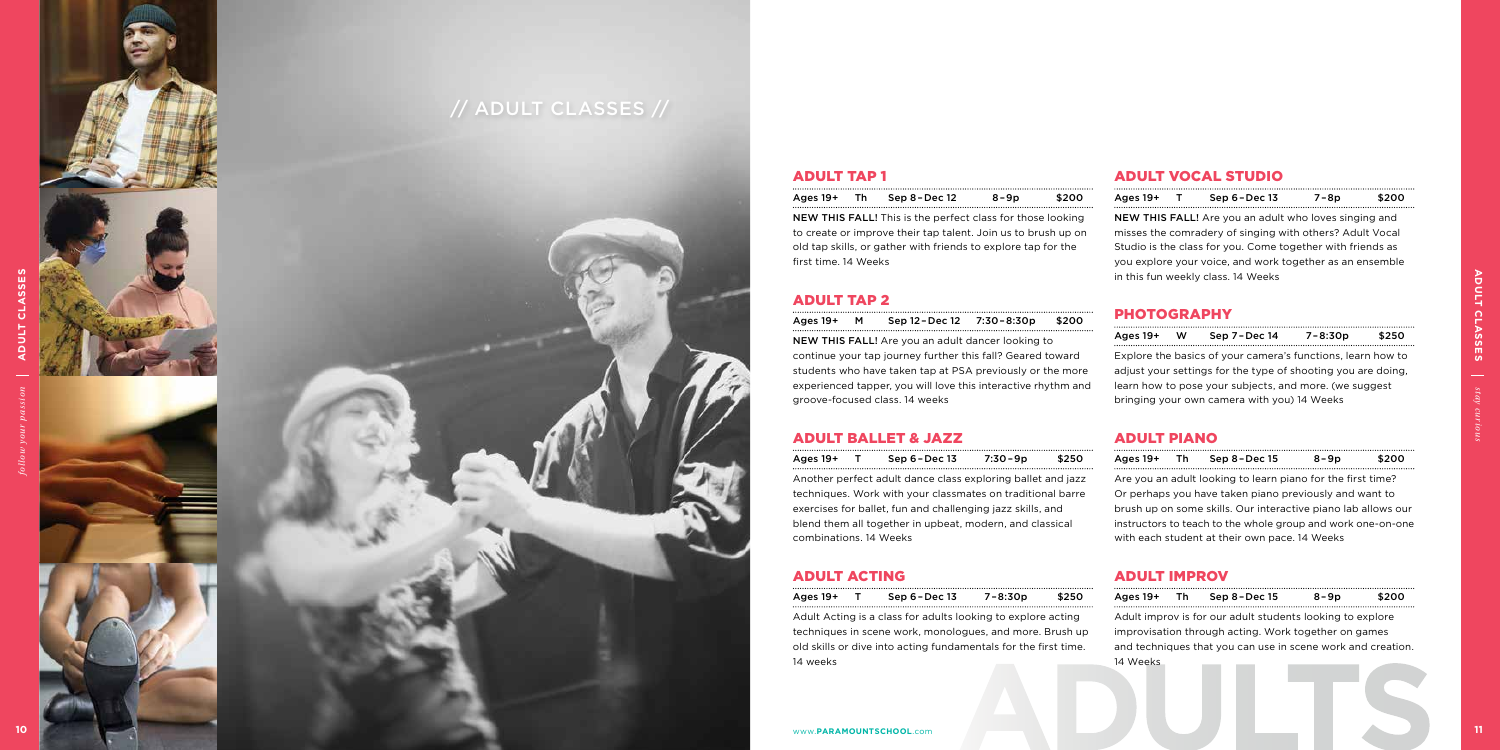| Payment plans available |  |
|-------------------------|--|
|                         |  |

#### TECH THEATER **CONSERVATORY**

#### TECH THEATER **INSTITUTE YEAR 1**

|                                                                          |                                                                                           |                                                                                    |                                      | <b>CLASSES</b>                              | <b>AGE</b>   | <b>DAY</b> | <b>DATES</b>    | <b>TIME</b>    | PRICE  |
|--------------------------------------------------------------------------|-------------------------------------------------------------------------------------------|------------------------------------------------------------------------------------|--------------------------------------|---------------------------------------------|--------------|------------|-----------------|----------------|--------|
|                                                                          |                                                                                           |                                                                                    |                                      | <b>Creative Dramatics A</b>                 | Ages $5-6$   |            | Sep 6 - Nov 8   | $5 - 5:30p$    | \$125  |
| // TECHNICAL THEATER //                                                  |                                                                                           |                                                                                    |                                      | Kids Take the Stage A                       | Ages $7-9$   |            | Sep 6-Nov 8     | $5:30 - 6:30p$ | \$175  |
|                                                                          |                                                                                           |                                                                                    | $\frac{1}{2}$ SCHEDULE $\frac{1}{2}$ | <b>Student Production</b>                   | Grades 6-12  |            | Sep 6 - Dec 13  | $7 - 9p$       | \$300  |
|                                                                          |                                                                                           |                                                                                    | FALL                                 | Intro to Scene Writing                      | Ages 12+     | W          | Sep 7-Dec 14    | $6 - 7:30p$    | \$250  |
|                                                                          |                                                                                           |                                                                                    |                                      | <b>Kids Improv</b>                          | Ages 9-12    |            | Sep 7-Dec 14    | $6 - 7p$       | \$200  |
| <b>TECH THEATER</b>                                                      | <b>TECH THEATER</b>                                                                       | <b>TECH THEATER</b>                                                                |                                      | <b>Teen Improv</b>                          | Ages 13-18   | W          | Sep 7-Dec 14    | $7-8p$         | \$200  |
| <b>CONSERVATORY</b>                                                      | <b>INSTITUTE YEAR 1</b>                                                                   | <b>INSTITUTE YEAR 2</b>                                                            |                                      | <b>Beginning Acting</b>                     | Ages 9-12    | M          | Sep 12 - Dec 12 | $5-6p$         | \$200  |
|                                                                          |                                                                                           |                                                                                    |                                      | <b>Intermediate Acting</b>                  | Ages $13+$   | Th.        | Sep 8-Dec 15    | $6 - 7p$       | \$200  |
| Grades 6-8<br>T Sep 6-Dec 13 7-8:30p \$350*                              | Grades 9-12<br>Th Sep 8-Dec $15 - 5 - 7p$ \$500*                                          | Grades 9-12<br>Th Sep $8$ -Dec $15$ $7$ - $9p$<br>$$500*$                          |                                      | <b>Advanced Acting</b>                      | Ages 14+     | Th         | Sep 8-Dec 15    | 7-8p           | \$200  |
|                                                                          |                                                                                           |                                                                                    |                                      | <b>Broadway Bound</b>                       | Ages 9-12    | - Th       | Sep 8-Nov 10    | $6 - 7:30p$    | \$250  |
| materials included                                                       | materials included                                                                        | materials included                                                                 |                                      | <b>Tech Theater Conservatory</b>            | Grades 6-8   |            | Sep 6 - Dec 13  | $7 - 8:30p$    | \$350* |
| <b>NEW THIS FALL!</b> Created for our                                    | Technical Theater Institute is for high                                                   | NEW THIS FALL! TTI Year 2 is the                                                   |                                      | Tech Theater Institute Year 1               | Grades 9-12  | - Th       | Sep 8-Dec 15    | $5 - 7p$       | \$500* |
| middle school students who wish to                                       | school students looking to further their                                                  | second year of our Technical Theater                                               |                                      | Tech Theater Institute Year 2               | Grades 9-12  | Th         | Sep 8-Dec 15    | $7 - 9$        | \$500* |
| explore the technical side of theater                                    | experience in the technical aspects of                                                    | Institute. Students will spend their                                               |                                      | <b>Messy Movers</b>                         | Ages $3 - 4$ | M          | Sep 12 - Nov 14 | $5 - 5:30p$    | \$125  |
| creation and production. Tech Theater                                    | theater production. In Year 1, students                                                   | semester with a concentrated focus on                                              |                                      | <b>Little Leapers</b>                       | Ages $5 - 7$ |            | Sep 6-Nov 8     | $4:45 - 5:15p$ | \$125  |
| Conservatory will be the starting                                        | will explore the many aspects that bring<br>live theater to life. This will include draft | scenic design and construction, and                                                |                                      | Ballet & Jazz Technique Year 1              | Grades 6-8   |            | Sep 12 - Dec 12 | $6 - 7:30p$    | \$250  |
| point of their exploration into the<br>many facets that come together to | work, costume design and creation,                                                        | prop design and construction. They will<br>work with artisans and technicians from |                                      | Ballet & Jazz Technique Year 2              | Grades 6-8   |            | Sep 12 - Dec 12 | $6 - 7:30p$    | \$250  |
| make a stellar technically supported                                     | lighting design, prop creation, and                                                       | Paramount Theatre and have hands-on                                                |                                      | Dance Conditioning & Choreography           | Grades 6-8   | M          | Sep 12 - Dec 12 | $7:30 - 9p$    | \$250  |
| production. 14 weeks                                                     | more. In Year 1, students will work                                                       | access to tools and materials to bring                                             |                                      | Intro to Choreography Creation              | Ages 14+     |            | Sep 6 - Dec 13  | $6 - 7:30p$    | \$250  |
|                                                                          | with a variety of professionals from                                                      | their designs to life. 14 weeks                                                    |                                      | <b>Beginning Dance Technique</b>            | Ages 7-11    |            | Sep 6 - Dec 13  | $5:15-6p$      | \$175  |
| *Suggested yearlong enrollment                                           | Paramount Theatre to explore the many                                                     | *Suggested yearlong enrollment                                                     | <b>MULTI-CLASS</b>                   | Junior Hip Hop                              | Ages 9-12    | - W        | Sep 7 - Dec 14  | $5-6p$         | \$200  |
|                                                                          | areas of technical theater. 14 weeks                                                      |                                                                                    | <b>DISCOUNTS</b>                     | <b>Dance Technique</b>                      | Grades 9-12  | - W        | Sep 7 - Dec 14  | $7:30 - 9p$    | \$250  |
|                                                                          | *Suggested yearlong enrollment                                                            |                                                                                    |                                      | <b>Musical Theater Dance</b>                | Grades 9-12  | - W        | Sep 7 - Dec 14  | $7:30 - 9p$    | \$250  |
|                                                                          |                                                                                           |                                                                                    | $\vert 2 \vert$                      | <b>Speed Choreography</b>                   | Grades 9-12  | <b>W</b>   | Sep 7 - Dec 14  | $6 - 7:30p$    | \$250  |
|                                                                          |                                                                                           |                                                                                    | classes                              | <b>Injury Prevention &amp; Dance Styles</b> | Grades 9-12  | - W        | Sep 7 - Dec 14  | $6 - 7:30p$    | \$250  |
|                                                                          |                                                                                           |                                                                                    | <b>5% OFF</b><br>each                | <b>Teen Tap</b>                             | Ages 13-18   | - Th       | Sep 8-Dec 15    | $7-8p$         | \$200  |
|                                                                          |                                                                                           |                                                                                    |                                      | <b>Intro To Music Theory</b>                | Ages 12+     |            | Sep 6 - Dec 13  | $7 - 8:30p$    | \$250  |
|                                                                          |                                                                                           |                                                                                    |                                      | <b>Group Vocal Studio- Middle School</b>    | Grades 6-8   |            | Sep 6 - Dec 13  | $6 - 7p$       | \$200  |
|                                                                          |                                                                                           |                                                                                    | 3                                    | <b>Intro To Song Writing</b>                | Ages 12+     | W          | Sep 7 - Dec 14  | $7 - 8:30p$    | \$250  |
|                                                                          |                                                                                           |                                                                                    | classes                              | <b>Beginning Piano</b>                      | Ages 8-10    | Th         | Sep 8-Dec 15    | $5 - 6$        | \$200  |
|                                                                          |                                                                                           |                                                                                    | <b>8% OFF</b>                        | <b>Creative Keys</b>                        | Ages 10+     | Th         | Sep 8 - Dec 15  | $6 - 7$        | \$200  |
| // WITH YOUR SUPPORT //                                                  |                                                                                           |                                                                                    | each                                 | <b>Intermediate Piano</b>                   | Ages 10-12   | Th         | Sep 8 – Dec 15  | $7-8p$         | \$200  |
| The Paramount School of the Arts                                         | <b>CONSIDER A GIFT TO:</b>                                                                | Give more kids and adults the chance                                               |                                      | <b>Group Vocal Studio-High School</b>       | Grades 9-12  | Th         | Sep 8-Dec 15    | $8-9p$         | \$200  |
| brings members of our community                                          |                                                                                           | to grow artistically - with your                                                   |                                      | <b>Adult Tap 1</b>                          | Ages 19+     | Th         | Sep 8-Dec 15    | $8-9p$         | \$200  |
| exciting opportunities to learn, grow                                    | • Paramount School Scholarship Fund                                                       | contribution. Please join us today!                                                | 4<br>or more                         | <b>Adult Tap 2</b>                          | Ages 19+     | M          | Sep 12-Dec 12   | $7:30 - 8:30p$ | \$200  |
| and perform. Your gifts can make an                                      | • Paramount School General Fund                                                           | To make your gift visit                                                            | <b>10% OFF</b>                       | <b>Adult Ballet &amp; Jazz</b>              | Ages 19+     |            | Sep 6-Dec 13    | 7:30-9p        | \$250  |
| incredible difference. Our tuition and                                   | • Theatre for Young Audiences                                                             | paramountaurora.com/support                                                        | each                                 | <b>Adult Acting</b>                         | Ages 19+     |            | Sep 6-Dec 13    | 7-8:30p        | \$250  |
| fees rarely reflect the full cost of our                                 | • R.E.A.C.H. Aurora (Resources                                                            | and designate it to "Paramount                                                     |                                      | <b>Adult Vocal Studio</b>                   | Ages 19+     |            | Sep 6-Dec 13    | 7-8p           | \$200  |
| classes. Your donation to one of the                                     | <b>Expanding the Arts and</b>                                                             | School of the Arts Fund." To hear                                                  | Payment plans available.             | Photography                                 | Ages 19+     | W          | Sep 7 - Dec 14  | $7 - 8:30p$    | \$250  |
| following funds creates an educational                                   | <b>Connecting Humanity)</b>                                                               | about other giving opportunities,                                                  |                                      | <b>Adult Piano</b>                          | Ages 19+     | Th         | Sep 8 - Dec 15  | 8-9p           | \$200  |
| impact benefiting children and                                           |                                                                                           | reach out to our Development Team                                                  |                                      | <b>Adult Improv</b>                         | Ages 19+     | Th         | Sep 8-Dec 15    | $8-9p$         | \$200  |

#### **CONSIDER A GIFT TO:**

- Paramount School Scholarship Fund
- Paramount School General Fund
- Theatre for Young Audiences
- R.E.A.C.H. Aurora (Resources Expanding the Arts and Connecting Humanity)



#### Grades 6 – 8 T Sep 6 –Dec 13 7 –8:30p \$350\*

#### materials included

| Grades 9-12                                                                                                     |  |
|-----------------------------------------------------------------------------------------------------------------|--|
| Th $\text{Sen } 8-\text{Dec } 15$ 5-7p                                                                          |  |
| the contract of the contract of the contract of the contract of the contract of the contract of the contract of |  |

#### materials included

#### TECH THEATER INSTITUTE YEAR 2

#### materials included

## // TECHNICAL THEATER //

## **// WITH YOUR SUPPORT //**